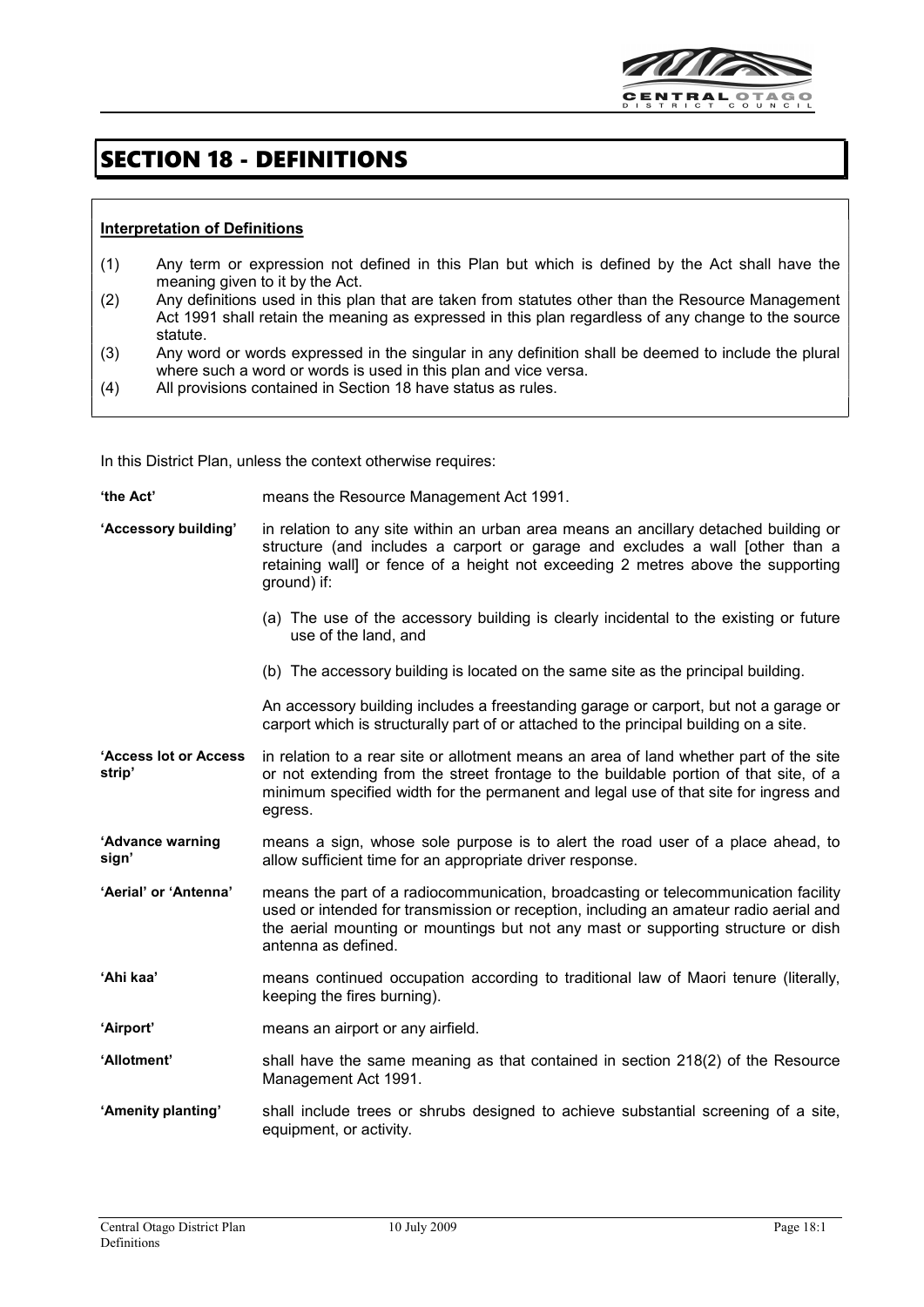

| 'Archaeological site'                                        | shall have the same meaning as that contained in section 2 of the Historic Places<br>Act 1993.<br>Note: For information, this is currently as follows -                                                                                                                                                                                                                                                                                                                                                                                                                                                                  |
|--------------------------------------------------------------|--------------------------------------------------------------------------------------------------------------------------------------------------------------------------------------------------------------------------------------------------------------------------------------------------------------------------------------------------------------------------------------------------------------------------------------------------------------------------------------------------------------------------------------------------------------------------------------------------------------------------|
|                                                              | Any place in the District that:<br>Either:<br>(a)<br>i. Was associated with human activity that occurred before 1900; or<br>ii. Is a site of the wreck of any vessel where that wreck occurred before<br>1900; and<br>Is or may be able through investigation by archaeological methods to<br>(b)<br>provide evidence relating to the history of New Zealand:                                                                                                                                                                                                                                                            |
| 'Awa'                                                        | means river.                                                                                                                                                                                                                                                                                                                                                                                                                                                                                                                                                                                                             |
| 'Best practicable<br>method' or 'Best<br>practicable option' | means the best method or option for avoiding, remedying or mitigating adverse<br>effects on the environment having regard to, among other things -<br>(a) the nature of the activity, and the sensitivity of the receiving environment to<br>adverse effects; and<br>(b) the financial implications, and the effects on the environment, of that option<br>when compared with other options; and<br>(c) the current state of technical knowledge and the likelihood that the option can be<br>successfully applied; and<br>(d) the long term effect of continuing the chosen option when compared with other<br>options. |
| <b>'Boat'</b>                                                | means any vessel, appliance or equipment used or designed to be used for flotation<br>and navigation on or through the surface of water, other than a wetsuit or life-jacket,<br>and includes any aircraft whilst such aircraft is on the surface of the water. Craft or<br>boating craft shall have the same meaning. Boating activities shall mean activities<br>involving the use of boats on the surface of water.                                                                                                                                                                                                   |
| 'Building'                                                   | shall have the same meaning as that contained in section 3 of the Building Act 1991<br>and excludes a wall [other than a retaining wall] or fence of a height not exceeding 2<br>metres above the supporting ground.                                                                                                                                                                                                                                                                                                                                                                                                     |
| 'Building line<br>restriction'                               | means a restriction imposed on a site to ensure that when new buildings are<br>erected, or existing buildings relocated, extended or substantially rebuilt no part of<br>any such building shall stand within the area subject to the restriction or encroach<br>further than the existing building.                                                                                                                                                                                                                                                                                                                     |
| 'Camping ground'                                             | means a camping ground as defined in the Camping Ground Regulations 1985.                                                                                                                                                                                                                                                                                                                                                                                                                                                                                                                                                |
| 'Care Centre'                                                | means any land and buildings used for supervised care during the day for all ages.                                                                                                                                                                                                                                                                                                                                                                                                                                                                                                                                       |
| 'Carparking'                                                 | means Parking.                                                                                                                                                                                                                                                                                                                                                                                                                                                                                                                                                                                                           |
| 'Chief Executive'                                            | means the chief executive officer of the Central Otago District Council.                                                                                                                                                                                                                                                                                                                                                                                                                                                                                                                                                 |
| 'Cleanfill'                                                  | means generally a natural material such as clay, soil, and rock, and such other<br>materials as concrete, brick or demolition products that are free of contaminants and<br>of combustible or organic materials and are therefore not subject to biological or<br>chemical breakdown.                                                                                                                                                                                                                                                                                                                                    |
| 'Cleanfill landfill'                                         | means a landfill used solely for the disposal of cleanfill.                                                                                                                                                                                                                                                                                                                                                                                                                                                                                                                                                              |
| 'Community facilities'                                       | includes educational facilities, (land and/or buildings used for the provision of regular<br>instruction or training, teaching and learning, recreation for students and includes<br>their ancillary administrative, cultural, commercial facilities and carparking and<br>vehicle access), recreation facilities, emergency service activities as defined (see<br>page 18:4), churches and places of worship, community centres and halls, care<br>centres (as defined), and other similar community resources involving the use of<br>buildings and land.                                                              |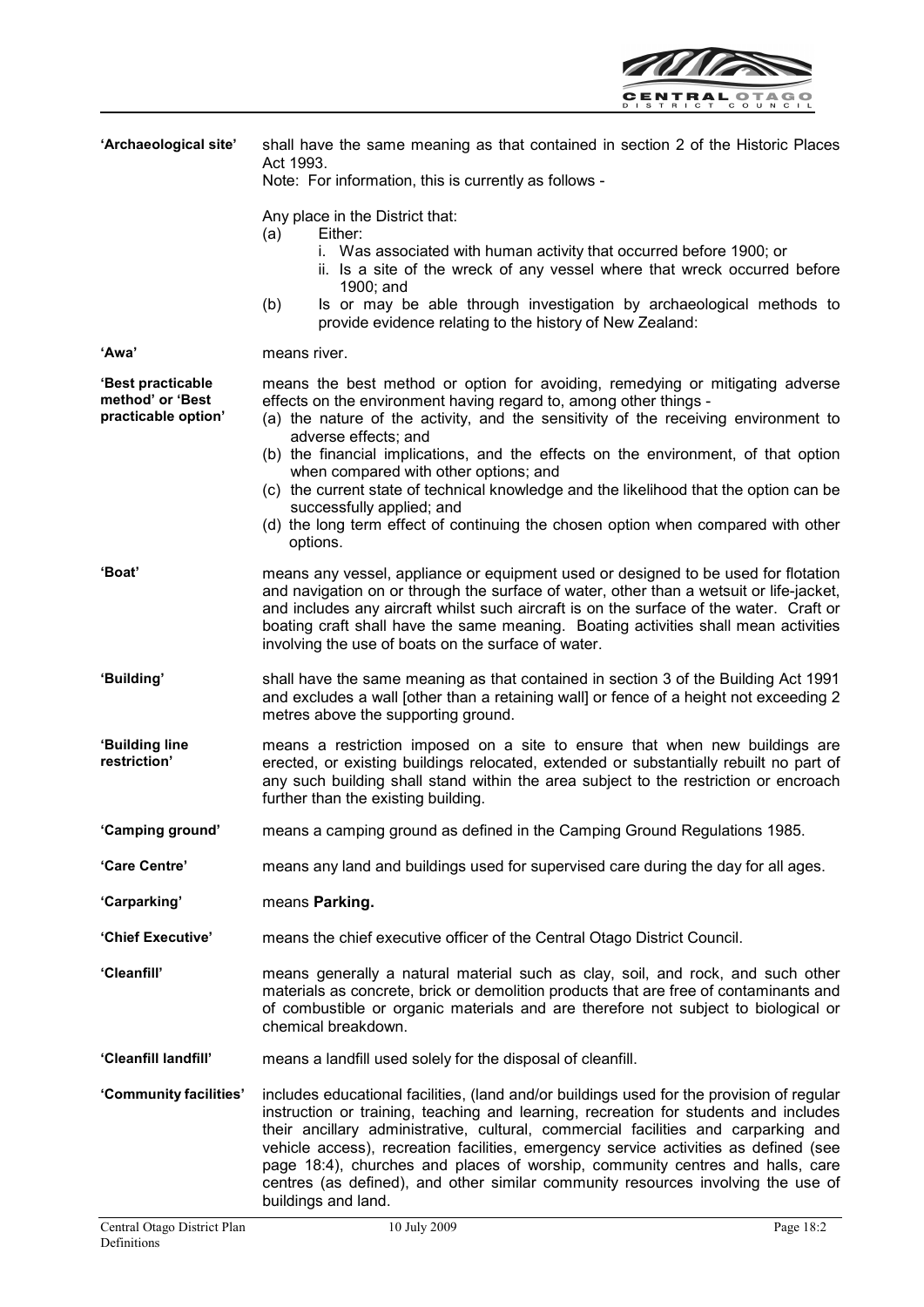

- 'Comprehensive **Residential** Development' in the Wooing Tree Overlay Area, a Comprehensive Residential Development means a comprehensively planned and designed collection of five or more residential buildings where the land use and subdivision consents are submitted and assessed together.
- 'Conservation' means the preservation and protection of natural and historical resources for the purpose of maintaining their intrinsic values, providing for their appreciation and recreational enjoyment by the public, and safeguarding the options of future generations.
- 'Contaminant' shall have the same meaning as that contained in section 2 of the Resource Management Act 1991.
- 'Council' means the Central Otago District Council or any committee, subcommittee, or person to whom the Council's powers, duties, and discretions under the Act have lawfully been delegated.
- 'Cut- Off' means a constructed collection or diversion channel for the purposes of carrying surface run-off water away from bare ground and towards stable areas or into rivers.
- 'dBA' means the A-frequency-weighted sound pressure level in decibels relative to a reference sound pressure of 20 micropascals (see NZS 6801 : 1991 clause 2.1 definitions of frequency, sound pressure level, reference sound pressure, decibel, weighting and sound level).
- 'dBC' means the sound pressure level obtained when using a sound level meter having its frequency response C – weighted.

'Development' means development or redevelopment of a site and includes:

- (i) Constructing, erecting, or altering any building, fixed plant, or machinery, or other works.
- (ii) Fencing, draining, excavation, filling, or reclamation of land, or the making of retaining walls or other works relating to that fencing, draining, excavation, filling, or reclamation.
- (iii) The grading or levelling of land or the removal of rocks, stone, sand, or soil from land.
- (iv) The removal or destruction of vegetation.
- (v) The inundation of land and associated natural and physical resources.
- (vi) The arresting and elimination of erosion or flooding.
- (vii) The construction of any road or airport or other transport facility.
- (viii) The construction of any transmission line, pipeline, telecommunication and broadcasting site, or other utility.

Where it is proposed to carry out the development in stages, the total construction, erection, alteration or work involved shall generally constitute one development for the purposes of this plan.

'Discretionary (restricted) activity' means a discretionary activity as defined in section 2 of the Resource Management Act 1991 in respect of which Council has restricted the exercise of its discretion to certain matters specified in this plan.

'Dish antenna' means any dish or panel, excluding an aerial or aerials, that receives or transmits radiocommunication or telecommunication signals. This includes the dish antenna mounting but not any mast or supporting structure.

- 'District' means the Central Otago District.
- 'Dwelling' means one detached self-contained building used or capable of being used solely or principally for residential purposes and occupied or intended to be occupied exclusively as the home or residence of not more than one household unit.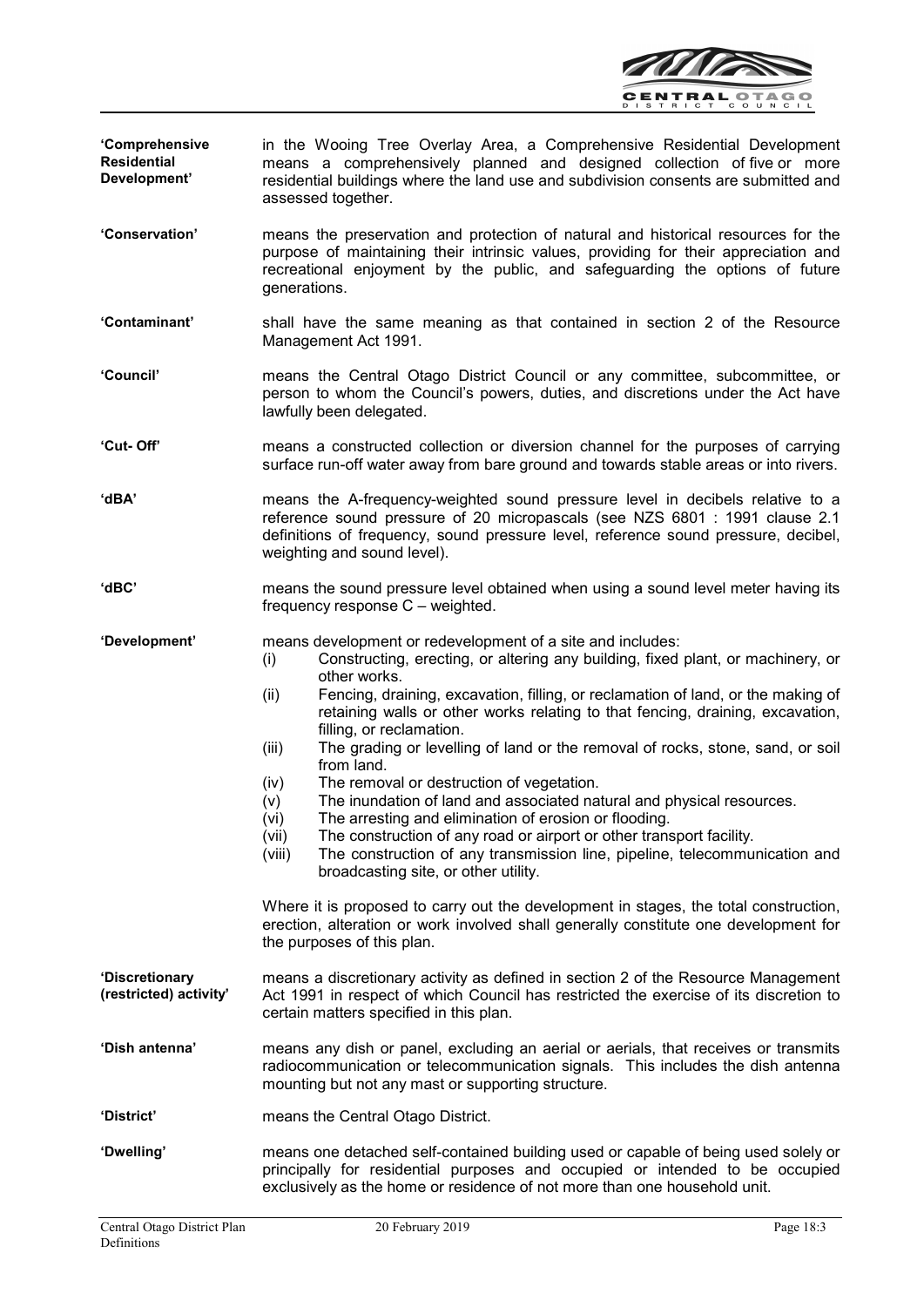

- 'Earthworks' means any modification to the shape of the ground surface by movement or removal or deposit of ground material (including gravel, rock and soil) and includes excavation, infilling and construction of any road, track, or drainage channel but does not include cultivation, the planting of crops or manual digging activity associated with any temporary military training activity.
- 'Ecosystem' means a community of organisms interacting with each other and the environment in which they live.
- 'Emergency service activities' means those facilities and activities of authorities which are responsible for the safety and welfare of people and property in the community and includes fire stations, ambulance stations, police stations, community policing centres and community police offices.
- 'Esplanade provision' means either an esplanade reserve or esplanade strip as defined in section 2 of the Act.
- 'Excavation' means the removal of any ground material including soil, gravel or rock from any point of any site.

'External Appearance' in relation to buildings in the Wooing Tree Overlay Area, means the bulk and shape of the building including roof pitches, the materials of construction and the colour of exterior walls.

- 'Facade' means that part of a building facing onto any road or public place.
- 'Family flat' means an independent and self-contained residential building located on the same site as a dwelling and occupied by a person dependant on the household that lives in the dwelling.
- 'Floor space' means the sum of the total floor area of a building (including any void area in those floors such as service shafts or lift or stair wells) measured from the exterior faces of exterior walls or from the centre lines of walls separating two buildings. For assessing parking requirements it excludes the floor space within a building allocated to car parking or vehicular access to car parking.
- 'Ground disturbance' means the disturbance of soil and includes cultivation, deep ripping, rootraking, blading, and compaction.
- 'Growing degree days (GDD)" is calculated by adding all the degrees above 10 degrees centigrade for all the days that the mean daily temperature exceeds 10 degrees centigrade in the growing season. GDD is suitable for delineating areas for appropriate crops; eg, commercial production of grapes requires at least 900 GDD whereas commercial apricot production requires 800 GDD.
- 'Hardstanding' in relation to any site means any part of that site which is covered by hard material and includes:
	- Concrete, bitumen, metalled or similar driveways that effectively put a physical barrier on the surface of any part of a site.
	- Any area used for parking, manoeuvring, access or loading of motor vehicles and aircraft.
	- Any area paved either with a continuous surface or with open jointed slabs, bricks, gobi or similar blocks.

provided that this does not include footpaths or roads.

'Hazardous facility' means any site where a hazardous substance is stored or handled or which is contaminated by a hazardous substance and any installations containing a hazardous substance, but excludes the incidental use and storage of hazardous substances in minimal or domestic-scale quantities.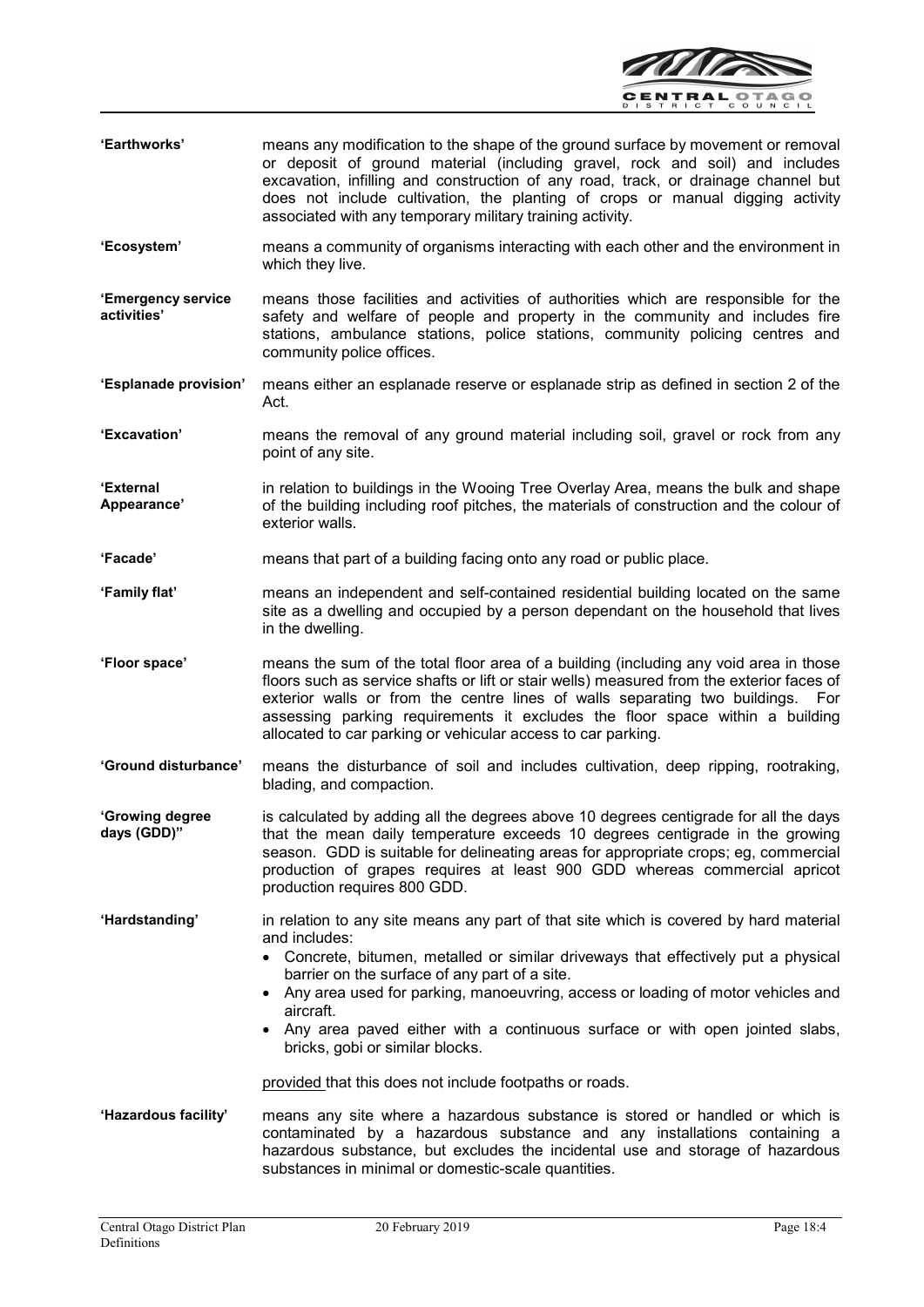

- 'Hazardous substance' means any solid, liquid, semi-solid, contained gas or any combination thereof, waste material which, or which because of its quantity, concentration, or chemical characteristics, poses a substantial present or potential danger to human or animal health, or the environment and includes any substance defined in section 2 of the Hazardous Substances and New Organisms Act 1996 as a hazardous substance.
- 'Heavy vehicle" means a motor vehicle (other than a motor car that is not used, kept or available for the carriage of passengers for hire or reward) the gross laden weight of which exceeds 3500kg; but does not include a vehicle designed solely or principally for the use of fire brigades in attendance at fires. (The Heavy Motor Vehicle Regulations 1974).
- 'Height' means the vertical distance measured from any point on the ground to the point directly above it, provided that the following structures are excluded for the purposes of calculating height in all resource areas: aerials and/or antennas, mounting fixtures, mast caps, lightening rods or similar appendages for the purpose of telecommunication and/or radiocommunication, but
- 'Heke ki uta' means migration to the interior.

- 'High class soils' means soils that are capable of being used intensively to produce a wide variety of plants including horticultural crops. This definition requires good soil and other resource features that combine to be capable of producing a wide range of crops. It does not include areas that may be suited to one or two specialist crops, largely due to the climate rather than soil quality.
- 'Hoarding" means an advertising sign moveable or immovable on any building, wall, fence or other structure, or part thereof which is erected or used for the purposes of exhibiting, displaying, depicting or advertising anything not sold or provided on the premises where the hoarding is situated provided this does not apply to any signs associated with the sponsorship of sporting or recreational activities located within the ground used for that activity and displayed to be visible to participants and spectators at that ground (although excluding such signs on roof tops).
- 'Home occupation' means an occupation, craft or profession which:
	- (a) Is carried on by a member of the family residing in the dwelling on the site; and

not including dish antennas and chimneys no greater than 750mm in width or depth.

- (b) Is clearly accessory and secondary to the use of the dwelling for residential purposes; and
- (c) Conforms to the following:
	- (i) The occupation, craft or profession shall be carried out either wholly within a principal building or within an accessory building modified for the purposes; and
	- (ii) There shall be no exterior display, no exterior sign (except as permitted under the rules for the relevant Resource Area and the general rules for signs), no exterior storage of materials, no other exterior indication of the home occupation or variation from the residential character of the principal building or the neighbourhood.
	- (iii) The occupation, craft or profession does not have characteristics that are likely to cause adverse effects in terms of noise, odour, vibration, dust or attracting significant volumes of traffic.
	- (iv) Goods produced or services offered as a part of a home occupation may be sold from the site. No other retail activity is authorised in the context of a home occupation.
- 'Home stay" means the use of a residential building for short term living accommodation for up to six persons on a commercial fee paying basis and who share use of the residential building with person(s) who permanently occupy the residential building as their permanent residential address.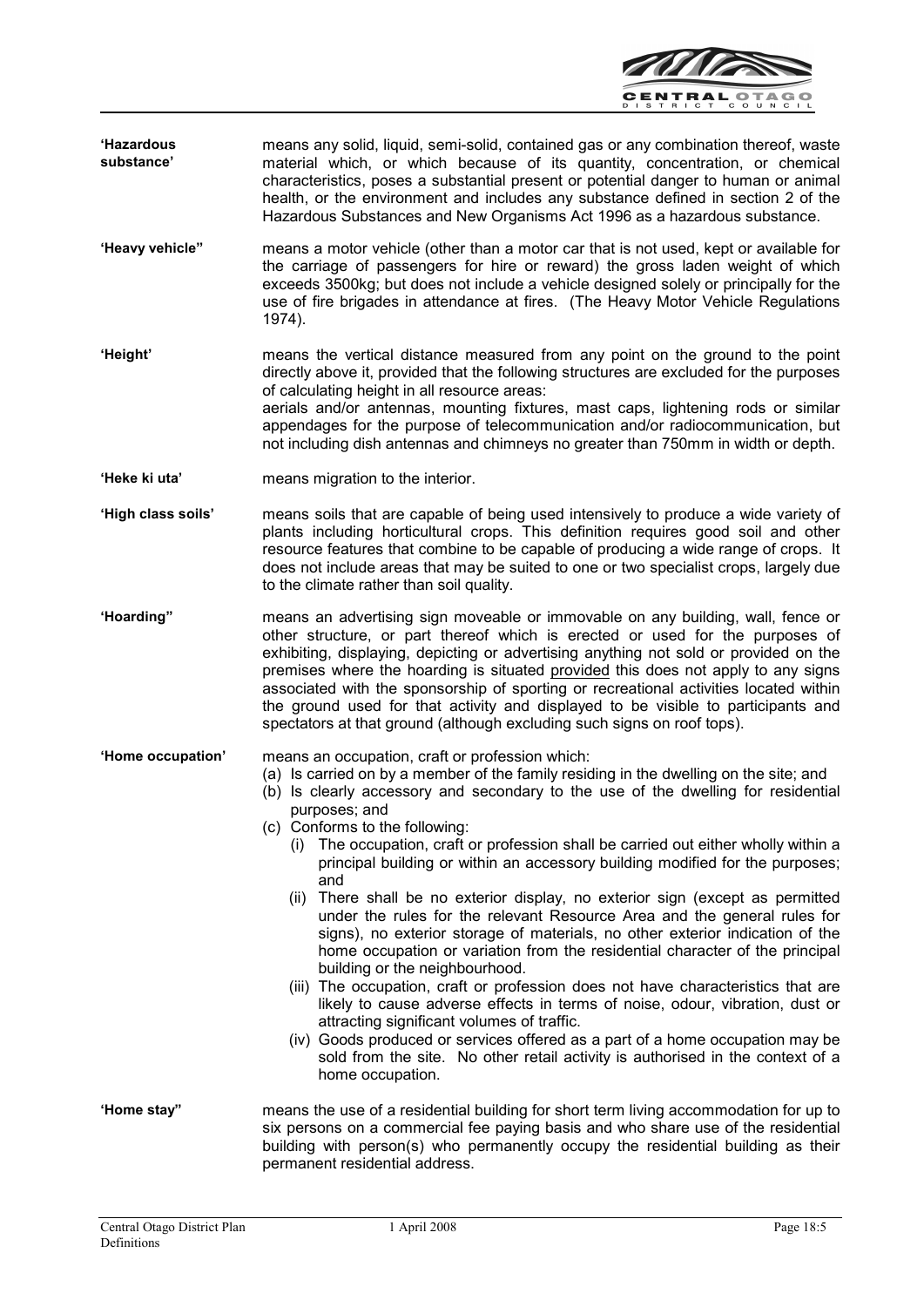

| 'Household unit'                     | means one or more persons whether related or not, who live together in a residential<br>building which is self contained, in respect of sleeping, cooking, dining, bathing and<br>toilet facilities.                                                                                                                                                                                |
|--------------------------------------|-------------------------------------------------------------------------------------------------------------------------------------------------------------------------------------------------------------------------------------------------------------------------------------------------------------------------------------------------------------------------------------|
| 'Indigenous'                         | in relation to a species of flora or fauna means a species that occurs naturally in<br>New Zealand or arrived in New Zealand without human assistance.                                                                                                                                                                                                                              |
| 'Infrastructure'                     | means those built structures necessary for operating and supplying utilities and<br>services to the community including, but not limited to, telecommunication,<br>radiocommunication, broadcasting, natural or manufactured fuel, electricity, water,<br>drainage, sewerage, roading and airports.                                                                                 |
| 'Intensive farming'                  | means:<br>The use of land and/or buildings for the production of commercial livestock where<br>the regular feed source for such livestock is substantially provided other than<br>from grazing the site concerned.<br>Intensive pig farming:<br>• Boarding of animals:<br>Mushroom farming:<br>$\bullet$<br>The disposal of effluent as part of any intensive farming.<br>$\bullet$ |
| 'Intensive pig<br>farming'           | means the keeping of pigs mainly within buildings, or outdoors at a stocking density<br>which precludes the maintenance of ground cover.                                                                                                                                                                                                                                            |
| 'Irrigation Works'                   | means structures for the taking, carrying, and discharging of water, including weirs,<br>intake structures, races, pipelines and associated structures and equipment.                                                                                                                                                                                                               |
| 'Kai hau kai'                        | means the trading of goods between hapu at specific times of the year. Kai hau kai<br>took place at strategic inland meeting places.                                                                                                                                                                                                                                                |
| 'Kai Tahu whanui'                    | means the collective of the individual who descend from one or more of the five<br>primary hapu of Kai Tahu, Kati Mamoe and Waitaha.                                                                                                                                                                                                                                                |
| 'Kaika/Kainga'                       | means settlement, place of residence.                                                                                                                                                                                                                                                                                                                                               |
| 'Kaikia nohoaka/<br>Kainga nohoanga' | means historic tribal freshwater fishing grounds or a semi-permanent camp.                                                                                                                                                                                                                                                                                                          |
| 'Kaitiakitaka/<br>Kaitiakitanga'     | means the exercise of guardianship by the tangata whenua of an area in<br>accordance with tikanga Maori in relation to natural and physical resources; and<br>includes the ethic of stewardship.                                                                                                                                                                                    |
| 'Koiwi tangata'                      | means unidentified human skeletal remains.                                                                                                                                                                                                                                                                                                                                          |
| 'Landing'                            | means an area constructed for the purpose of log assembly or log making.                                                                                                                                                                                                                                                                                                            |
| 'Landscaped/<br>Landscaping'         | means laid out with features such as trees, shrubs, lawns, paving, walls and screens<br>in keeping with the surrounding area so as to enhance the amenities of the site and<br>surrounding area.                                                                                                                                                                                    |
| 'Legal road<br>boundary'             | means the boundary of a site abutting the legal road reserve as opposed to the<br>formed carriageway of the road.                                                                                                                                                                                                                                                                   |
| 'L <sub>eq</sub> ' or 'Leq'          | means the sound level averaged over a stated time period which has the same A-<br>weighted sound energy as the time varying sound.                                                                                                                                                                                                                                                  |
| 'Living<br>accommodation'            | means any building used for human habitation and includes any dwelling, residential<br>building, hospital or rest home.                                                                                                                                                                                                                                                             |
| 'L <sub>max</sub> ' or Lmax'         | means the maximum A-frequency-weighted sound level (dBA Lmax) during a stated<br>time period.                                                                                                                                                                                                                                                                                       |
| Central Otago District Plan          | 1 April 2008<br>Page 18:6                                                                                                                                                                                                                                                                                                                                                           |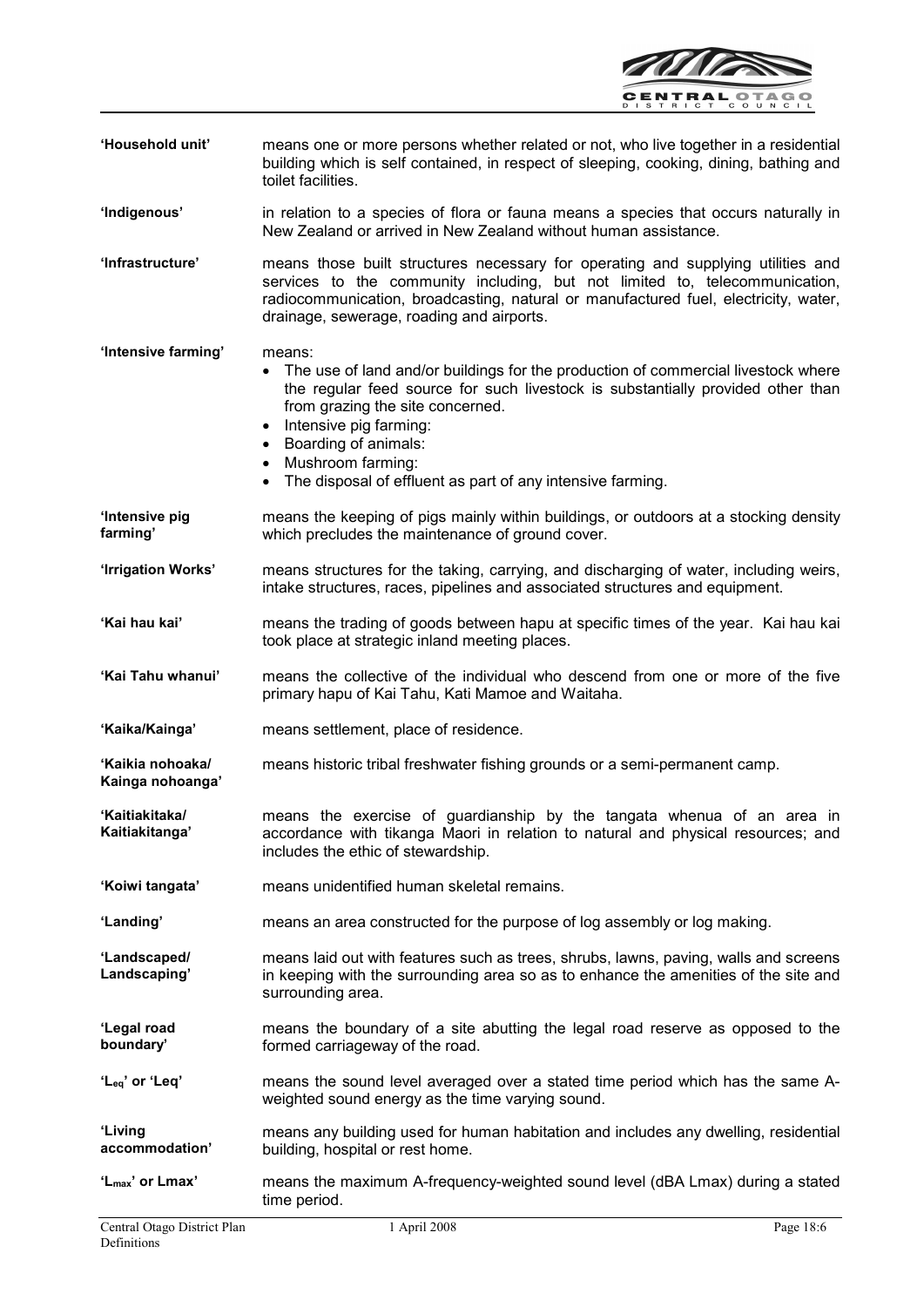

- 'L10' or 'L10' means the L10 exceedence level, in A-frequency-weighted decibels, which is equalled or exceeded ten percent of the total measurement time. See NZS 6801:1991 clause 2.2 definition of exceedance level.
- 'Lux' means a measure of light falling onto a surface, expressed as 1 lumen per square metre.
- 'Loading space' means a portion of a site, whether covered or not, clear of any road or service lane upon which a vehicle can stand while being loaded or unloaded.
- 'Local Product' in the Business Resource Area (2) in the Wooing Tree Overlay Area means grown or produced in the Cromwell Ward. Includes local designers, artists, and producers; and manufacturing of local product is not limited to the local area.

'Mahika kai/mahinga kai' means places where food is produced or procured.

'Mana' means authority, prestige, influence.

 $\overline{\phantom{a}}$ 

- 'Mana whenua' means customary authority or rangatiratanga exercised by an iwi or hapu in an identified area.
- 'Manoeuvring area' means that part of a site used by vehicles to move from the vehicle crossing to any parking space or loading space and includes all driveways and aisles and may be part of an access strip.

'Meteorological activities' means the operation of facilities and installations or equipment to measure, collect and distribute meteorological information. This includes telecommunication, radio and satellite links associated with such activities.

- 'Method of implementation" means a specific means of action that can be taken to achieve the objectives and policies of the District Plan.
- 'Mokihi' means a raft made of a bundle of rushes or stalks of flax.
- 'Multi-unit residential development' means a residential activity comprising of two or more household units on one site (whether contained in one building or not) but does not include camping grounds, licensed premises or travellers accommodation.
- 'Natural ground level' means the ground level on a site immediately before the commencement of any work or activity which involves any earthworks.
- 'Net site area' means the total area of the site, excluding any part of the site subject to any proposed road widening, or any designation for a public work, and also excluding the area of any access strip or right of way.
- 'Network utility' shall have the same meaning as that of "network utility operation" as set out in section 166 of the Resource Management Act 1991 and for the purposes of this Plan also includes navigation and survey aids and beacons, irrigation works and meteorological activities and 'utility' shall have the same meaning.
- 'Nohoanga' see Kaikia nohoaka/Kainga nohoanga
- 'Non-notified application' means any application which may be made without public notice pursuant to the Act, and any Rule of this plan.
- 'Non-residential activity' means all activities, other than Residential Activities, excluding the keeping of animals and Temporary Activity as defined.

'Notional boundary' means a line 20 metres from part of any living accommodation or the legal boundary where this is closer to the living accommodation.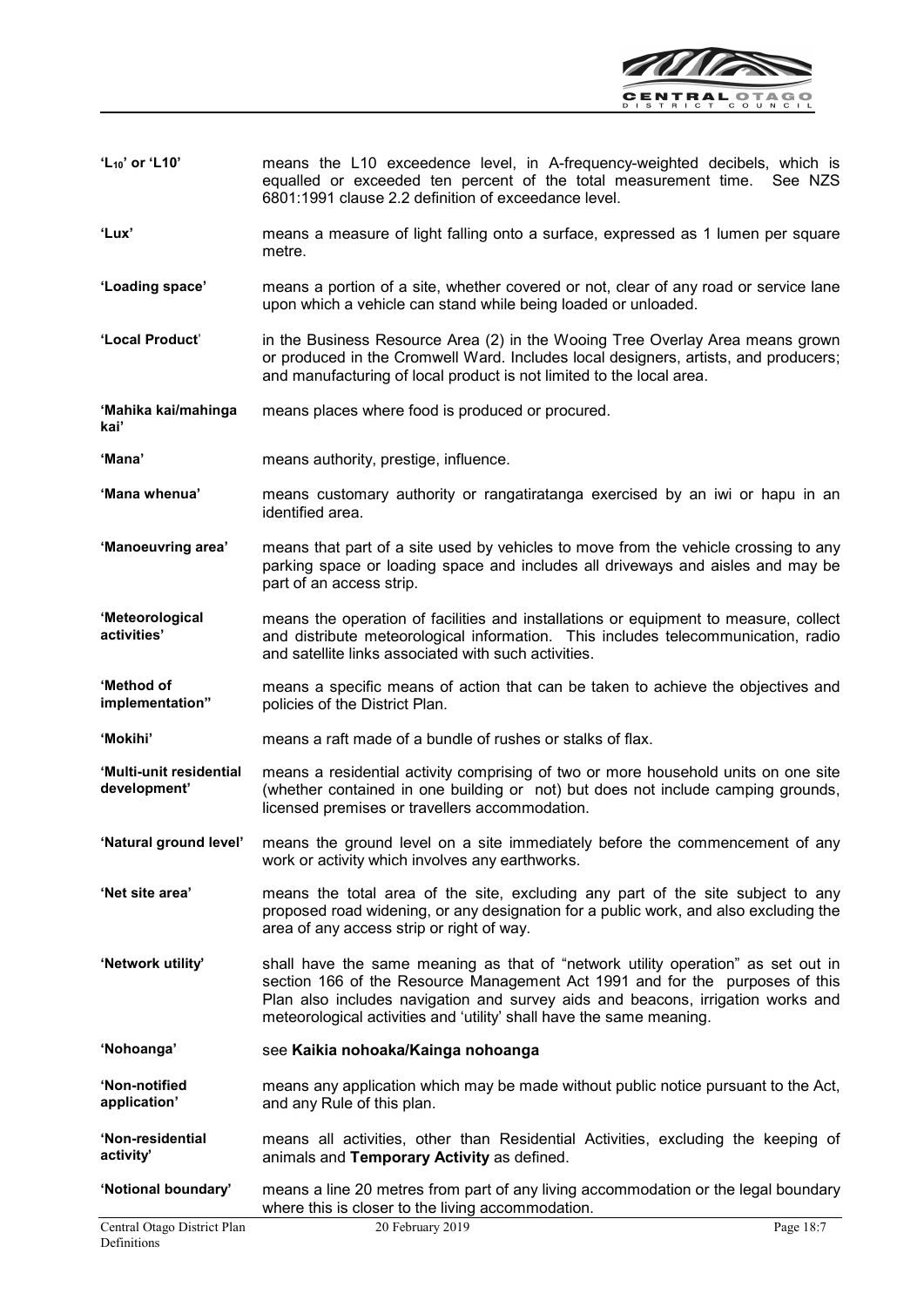

'Objective' means a statement identifying an end position the Council seeks to achieve.

- 'On-site production' in the Business Resource Area (2) in the Wooing Tree Overlay Area means goods produced or manufactured in the same premises as the retail shop. This may or may not include areas visible/accessible to the public as part of the retail experience. Examples may include (but are not limited to) beer brewing, wine making, wood/stone carving, jewellery making, weaving, cheese making, cake making, ice cream making, chocolate or confectionary making, coffee roasting, pottery making, candle making, leather work, or glass making.
- 'Open space' means any land or space which is not occupied by buildings and which provides benefits to the general public as an area of visual, cultural, educational, or recreational amenity values.

'Pa whawhai' means a fortified site.

 $\overline{\phantom{a}}$ 

- 'Parking' in relation to any vehicle includes the stopping or standing of the vehicle in approximately the same place, whether the driver is with the vehicle or not, whether the engine is running or not, and whether the vehicle is capable of moving under its own power or not.
- 'Parking area' means that part of a site within which vehicle parking spaces are accommodated, and includes all parking spaces and manoeuvre areas.
- 'Parking space' means an area of land formed and set aside exclusively for the parking of a motor vehicle.
- 'Place of public or private assembly' means any building used primarily for worship, recreation, education or deliberation and includes any church, church hall, funeral director's chapel, clubrooms, gymnasium, pavilion, indoor sports facility, public halls, theatres, community centre, or marae buildings but excludes temporary activities.
- 'Planning maps' means the District Planning Maps contained in Volume 2 of this Plan.

'Policy' means a statement outlining the Council's position in relation to a matter.

'Power generation facility' means a facility, operation or activity whose principal purpose is to generate energy, and includes hydro electric, thermal and geothermal power stations, wind turbines and other power generation technology but excluding devices such as solar panels for the sole use of a domestic activity.

'Principal building' means the major or dominant building on the site and in the case of a residential activity is a residential building such as a dwelling.

- 'Property' means an area of land contained in a single Certificate of Title or one or more adjoining Certificates of Title, which is or are held by the same person, or by associated persons and used for a common purpose. Areas that are traversed by a road, whether unformed or formed are deemed to be adjoining.
- 'Raahui' means the temporary closure of an area to achieve protection and restoration of a resource.

'Radiocommunication' shall have the same meaning as in section 2(1) of the Telecommunication Act 1987 as follows:

> any transmission, emission, or reception of signs, signals, writing, images, sounds, or intelligence of any nature by electromagnetic waves of frequencies between 9 kilohertz and 3,000 gigahertz, propagated in space without artificial guide.

[Note: this definition is consistent with the definitions contained in the Telecommunications Act 1987 at the date of public notification of the Plan]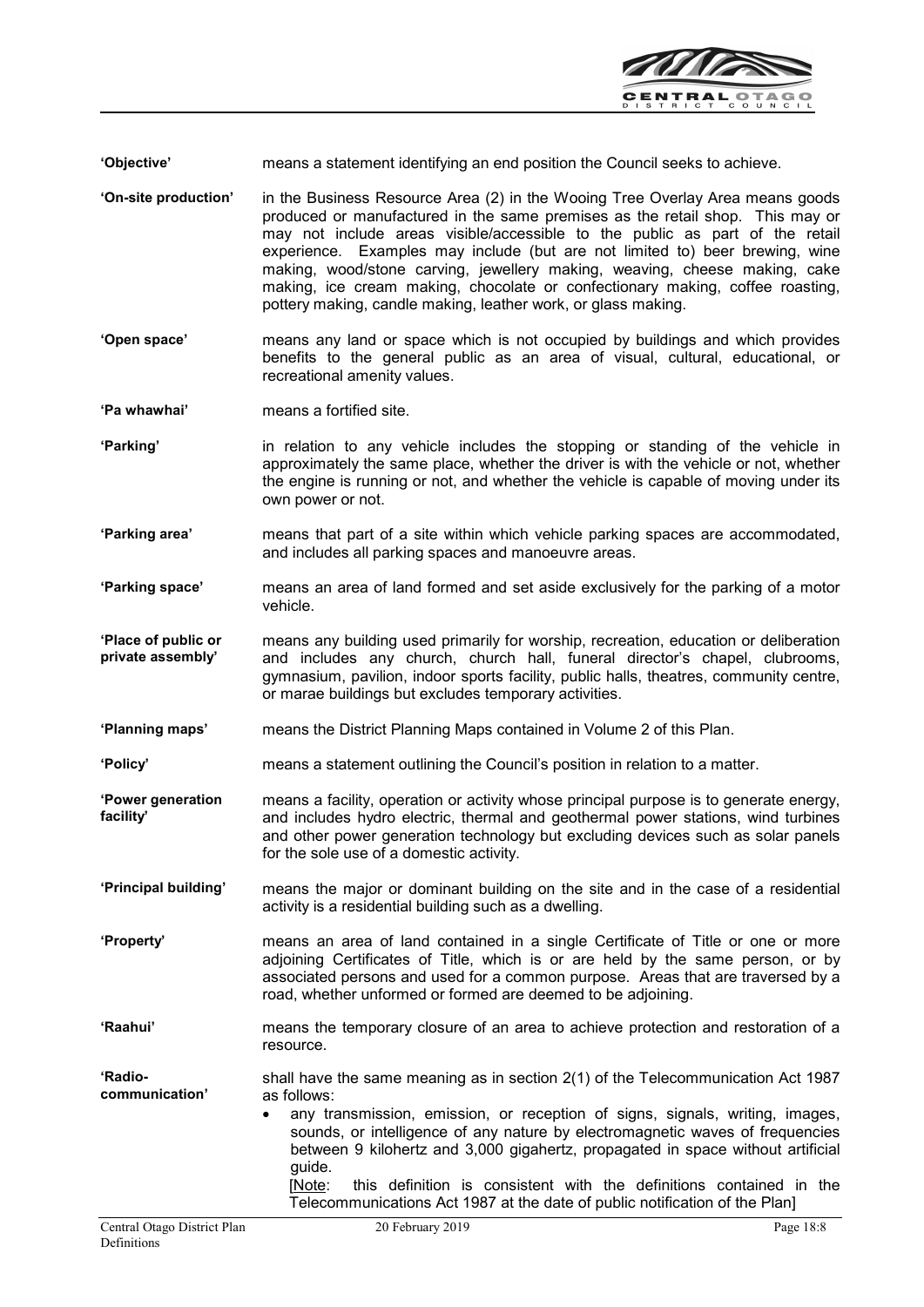

'Rakatirataka/ rangatiratanga' means chieftainship, decision making rights, authority.

- 'Rear allotment' means an allotment to the rear of another allotment and that relies on an access strip, access allotment or right of way to achieve access to a road.
- 'Recontouring' means any earthworks that result in the reshaping of the surface of a more or less continuous area of ground and for the purposes of this Plan excludes road construction, drainage works, and the infilling and levelling of paddocks.
- 'Recreational activity' shall mean any indoor or outdoor passive or active sports or games or recreational pursuits for participants and/or spectators whether or not they are undertaken for profit or reward or for which no charge is made and shall include such activities on or in water, land or in the air.
- 'Refuse management' means the transportation, transfer, resource recovery, recycling, storage, treatment and disposal of wastes, including management systems to ensure that environmental effects are avoided, remedied or mitigated.
- 'Registered building platform' means a building platform identified on a plan of subdivision, and registered on Council's files as the "registered building platform" for that property.
- 'Region' means the Otago Region unless otherwise stated.
- 'Regional council' means the Otago Regional Council unless otherwise stated.
- 'Regional Product' in the Business Resource Area (2) in the Wooing Tree Overlay Area means grown or produced in the Otago Region, and particularly in the Central Otago and Queenstown Lakes Districts. Includes regional designers, artists, and producers; and manufacturing of regional product is not limited to the region.
- 'Removal of topsoil' means removal of topsoil from the site.
- 'Requirement' means a proposed designation.
- 'Residential activity' means a use of land and buildings by people for the purpose of living accommodation in a household unit and includes a dwelling. It includes accessory buildings, sleepouts, leisure activities associated with needs generated principally from living on the site; home occupation as defined; and homestay as defined.
- 'Residential building' means any building or part of a building used or intended to be used for human habitation as a residential activity.
- 'Retail activity' means the sale, offering for sale, or exposure for sale of goods to the public.
- 'Reviewable land' shall have the same meaning as that contained in section 2 of the Crown Pastoral Land Act 1998.
- 'Right of way' means a legal right to cross over or "pass and repass" over land owned by another.
- 'Riparian margins' means the strips of land adjacent to water bodies (ie streams, rivers, lakes and wetlands) which includes berms (or stream banks) and floodways. Riparian margins constitute the link or buffer between the dry land and aquatic ecosystems. The width of the riparian margin can vary from a few metres to tens of metres depending on topography, bedrock and soil characteristics, water level fluctuations, surface flows, and adjoining land use.
- 'Riparian vegetation' means the vegetation within the riparian margin.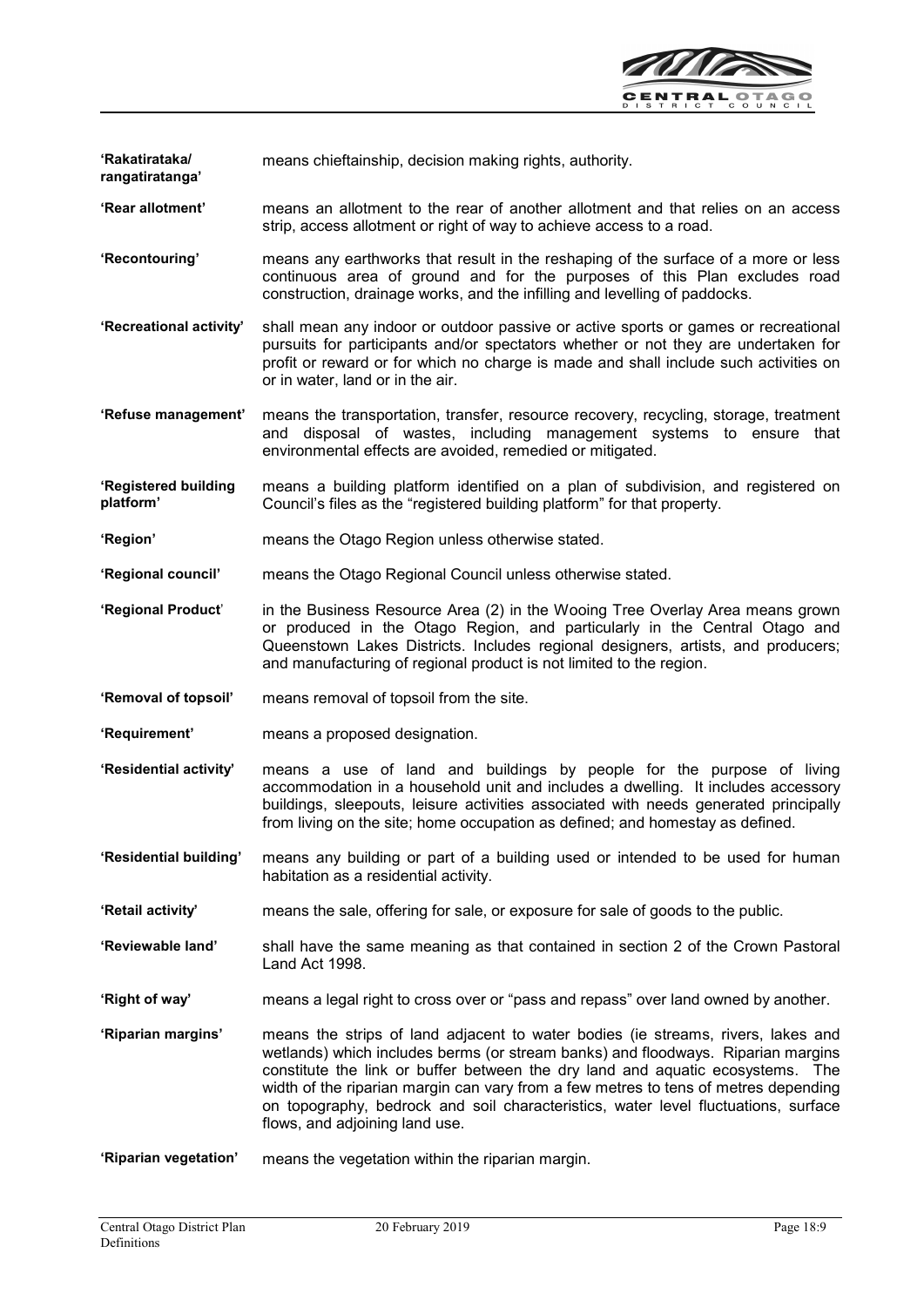

| 'Road'                              | includes 'Street' and means an area of land dedicated as road in accordance with<br>the provisions of the Local Government Act 1974.                                                                                                                                                                                                                                                                                                                                                                                                                                                                                                                                                                                                                                                     |
|-------------------------------------|------------------------------------------------------------------------------------------------------------------------------------------------------------------------------------------------------------------------------------------------------------------------------------------------------------------------------------------------------------------------------------------------------------------------------------------------------------------------------------------------------------------------------------------------------------------------------------------------------------------------------------------------------------------------------------------------------------------------------------------------------------------------------------------|
| 'Road boundary'                     | means legal road boundary.                                                                                                                                                                                                                                                                                                                                                                                                                                                                                                                                                                                                                                                                                                                                                               |
| 'Road control<br>authority'         | in respect of State highways means Transit New Zealand, and in respect of other<br>roads means the Central Otago District Council or any other body who from time to<br>time is deemed to have legal authority over those roads.                                                                                                                                                                                                                                                                                                                                                                                                                                                                                                                                                         |
| 'Rohe'                              | means area, boundary.                                                                                                                                                                                                                                                                                                                                                                                                                                                                                                                                                                                                                                                                                                                                                                    |
| 'Rural area'                        | means all that area of the District that is not an urban area.                                                                                                                                                                                                                                                                                                                                                                                                                                                                                                                                                                                                                                                                                                                           |
| 'Rural selling place'               | means a rural retail facility that is <b>EITHER:</b><br>Ancillary to the growing of produce on the site and may in addition offer for<br>(a)<br>sale any of the following goods:<br>Fresh fruit and vegetables and nursery plants, whether grown on<br>the property or not.<br>Processed fruit and vegetable products, including dried fruit and<br>$\bullet$<br>vegetables, jams, sauces, preserves, juices and other cold drinks<br>(excluding alcoholic beverages).<br>Nuts, honey and eggs.<br>Fertilisers, manure and garden mixes.<br>$\bullet$<br>$\overline{\text{OR}}$<br>(b)<br>Ancillary to the making of art and craft products on the site and offers for<br>sale any art and craft products produced in the Central Otago District<br>whether made on the property or not. |
| 'Scheduled activity'                | means an activity that is listed as having status as a scheduled activity at Schedule<br>19.3.                                                                                                                                                                                                                                                                                                                                                                                                                                                                                                                                                                                                                                                                                           |
| 'Seasonal workers<br>accommodation' | means accommodation units that are used for part of the year to meet labour<br>requirements in the horticulture sector and which generally have sleeping and<br>ablution facilities and a communal kitchen and eating area.                                                                                                                                                                                                                                                                                                                                                                                                                                                                                                                                                              |
| 'Service lane'                      | means land dedicated as service lane used from time to time for the vehicular<br>servicing of adjacent properties.                                                                                                                                                                                                                                                                                                                                                                                                                                                                                                                                                                                                                                                                       |
| 'Shop'                              | means any land, building or part of a building on or in which goods and services are<br>sold or offered or exposed for sale by retail but does not include premises for the<br>sale of new or used motor vehicles, boats, or caravans, or the sale of fuel and oil for<br>motor vehicles.                                                                                                                                                                                                                                                                                                                                                                                                                                                                                                |
| 'Sign'                              | means any advertising device or advertising matter of whatever kind whether<br>consisting of a specially constructed device, structure, erection, or apparatus, or<br>painted, printed, written, carved, inscribed, endorsed, projected onto, placed, or<br>otherwise fixed to or upon any premises, wall, fence, rock, stone, structure, or<br>erection of any kind whatsoever if such advertising device or matter is visible from<br>any public place and shall include all parts, portions, units, and materials composing<br>the same, together with the frame, background, structure and support or anchorage<br>thereof, as the case may be.                                                                                                                                      |
| 'Site'                              | means an area of land held in one Certificate of Title, which may be sold or<br>otherwise disposed of separately without reference to the Council, provided that a<br>site may contain one or more certificates of title where a restriction has been<br>registered on the title preventing sale or lease of individual titles except in<br>conjunction with each other.                                                                                                                                                                                                                                                                                                                                                                                                                 |

Any land required to be dedicated for road or road widening shall be excluded as a part of any site for the purposes of this plan.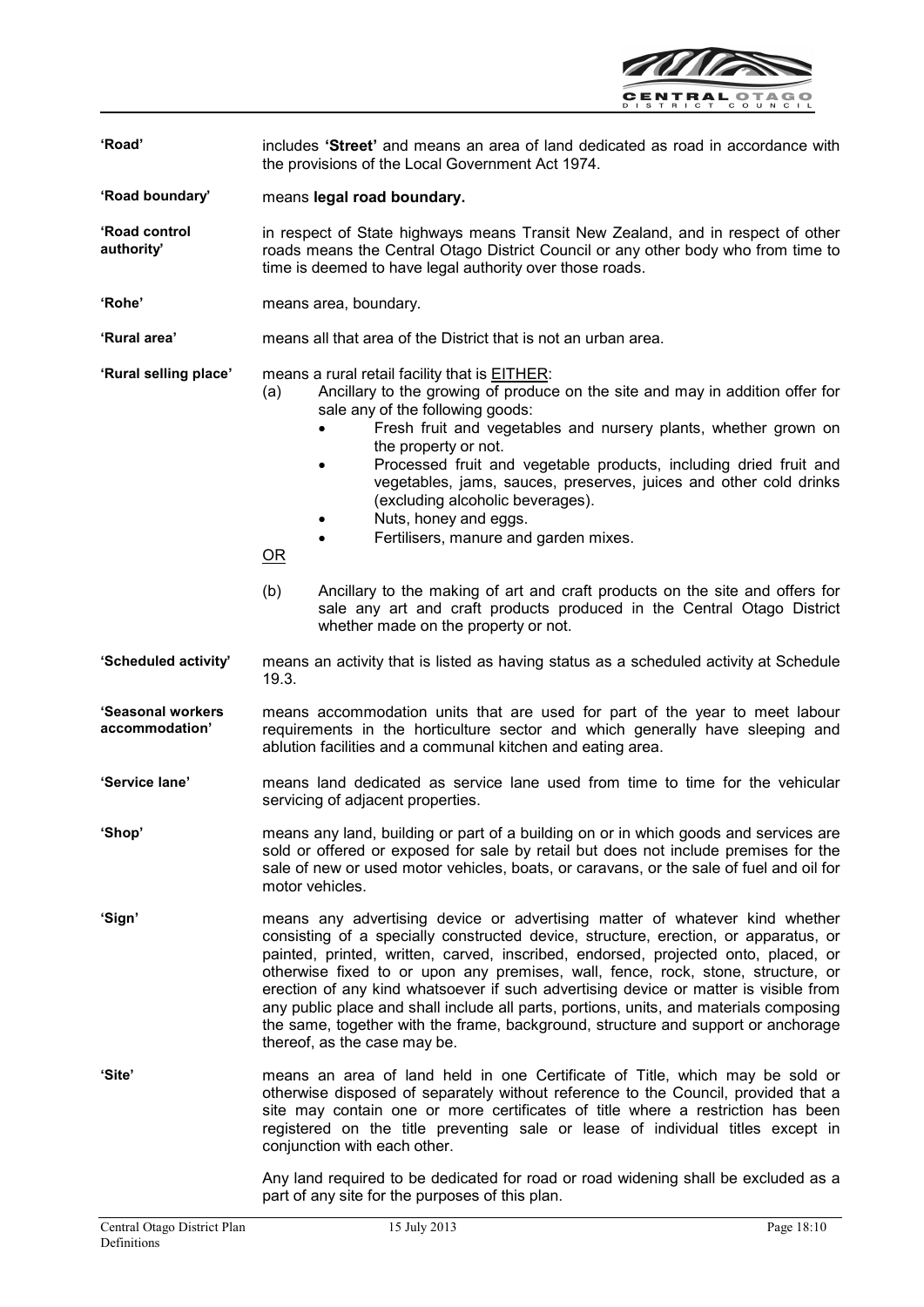

|                                               | Where any land held in one Certificate of Title is crossed by any Resource Area<br>boundary that Resource Area boundary shall be deemed to be a site boundary and<br>there shall be deemed to be more than one site.<br>'Front site' means a site which has frontage to only one road.<br>(a)<br>'Rear site' means a site which is situated to the rear of another site, having<br>(b)<br>access to a road by means of an access strip or access lot.<br>'Corner site' means a site which has frontage to two or more roads that are<br>(c)<br>contiguous and that have an included angle measured within the site<br>between the frontages of not greater than 135 degrees.<br>'Through site' means a site that has frontage to two roads that are not<br>(d)<br>contiguous. |
|-----------------------------------------------|-------------------------------------------------------------------------------------------------------------------------------------------------------------------------------------------------------------------------------------------------------------------------------------------------------------------------------------------------------------------------------------------------------------------------------------------------------------------------------------------------------------------------------------------------------------------------------------------------------------------------------------------------------------------------------------------------------------------------------------------------------------------------------|
| 'Site boundary'                               | means any legal boundary of a site, including road boundary, and any Resource<br>Area boundary which crosses within the site.                                                                                                                                                                                                                                                                                                                                                                                                                                                                                                                                                                                                                                                 |
| 'Snack foods'                                 | means food items commonly purchased by travellers which are obtained by the<br>seller in pre-packaged individual customer size sealed packages that remain in that<br>form until consumed following sale.                                                                                                                                                                                                                                                                                                                                                                                                                                                                                                                                                                     |
| 'Solid fence'                                 | means a fence that cannot be seen through.                                                                                                                                                                                                                                                                                                                                                                                                                                                                                                                                                                                                                                                                                                                                    |
| 'Statutorily managed<br>sports fish and game' | means "sports fish" as defined in the First Schedule to the Freshwater Fisheries<br>Regulations 1983 and wildlife declared to be game in the First Schedule to the<br>Wildlife Act 1953.                                                                                                                                                                                                                                                                                                                                                                                                                                                                                                                                                                                      |
| 'Street'                                      | means 'Road'.                                                                                                                                                                                                                                                                                                                                                                                                                                                                                                                                                                                                                                                                                                                                                                 |
| <b>'Substation'</b>                           | means those parts of works or electrical installations, being a building, structure or<br>enclosure, incorporating fittings that are used for the purposes of the control of the<br>transformation, transmission or distribution of electricity and for the purpose of this<br>Plan;<br><b>Zone Substation'</b> means any substation exceeding 36kV that generally transforms<br>33kV electricity to 11kV electricity, while<br>'Distribution Substation' means any substation less than 26kV that generally<br>transforms 11kV electricity to 400V/230V electricity.                                                                                                                                                                                                         |
| 'Takata/Tangata<br>whenua'                    | means the iwi or hapu that holds mana whenua in a particular area.                                                                                                                                                                                                                                                                                                                                                                                                                                                                                                                                                                                                                                                                                                            |
| 'Taoka/taonga'                                | means treasures, goods.                                                                                                                                                                                                                                                                                                                                                                                                                                                                                                                                                                                                                                                                                                                                                       |
| 'Taua'                                        | means war party, expedition.                                                                                                                                                                                                                                                                                                                                                                                                                                                                                                                                                                                                                                                                                                                                                  |
| 'Telecommunication'                           | shall have the same meaning as in section $2(1)$ of the Telecommunications Act<br>1987 as follows:<br>the conveyance from one device to another of any sign, signal, impulse, writing,<br>image, sound, instruction, information, or intelligence of any nature, whether for<br>the information of any person using the device or not:<br>and includes broadcasting and radiocommunication.<br>This definition is consistent with the definitions contained in the<br>[Note:<br>Telecommunications Act 1987 at the date of public notification of the Plan]                                                                                                                                                                                                                   |
| "Temporary activity"                          | means any land use or structure of a temporary nature and includes:<br>building, scaffolding and false work, storage yards, workshops and buildings or<br>٠<br>uses of similar character where such activities are incidental to a building or<br>construction project or filming on the site<br>sporting events, galas, market days, carnivals, shows and similar events<br>temporary military training activities<br>activities undertaken pursuant to a prospecting or exploration permit in terms of<br>the Crown Minerals Act 1991.                                                                                                                                                                                                                                      |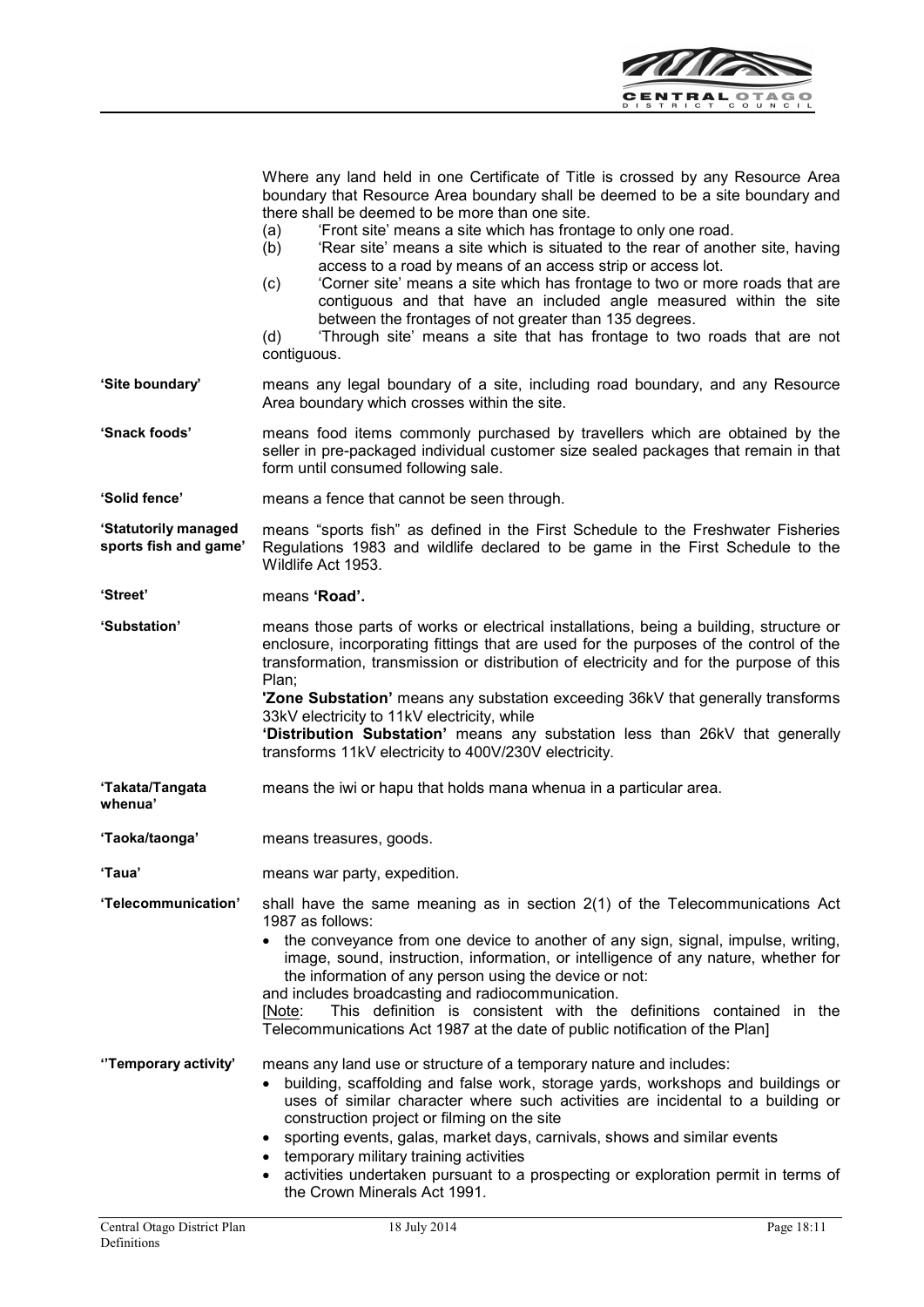

| 'Temporary military<br>training activities' | means an activity undertaken for defence purposes as provided for by the Defence<br>Act 1990 and shall;                                                                                                                                                                                                                                                                                                                                                                                                                                                                                                         |
|---------------------------------------------|-----------------------------------------------------------------------------------------------------------------------------------------------------------------------------------------------------------------------------------------------------------------------------------------------------------------------------------------------------------------------------------------------------------------------------------------------------------------------------------------------------------------------------------------------------------------------------------------------------------------|
|                                             | (a)<br>Require that the written consent of the owner of the property is obtained;<br>(b)<br>Be limited to a period not exceeding 31 days;<br>Not include the construction of permanent structures;<br>(c)<br>Not include earthworks or excavation by mechanical means or of a<br>(d)<br>permanent nature, unless provided for elsewhere in this or any other plan;<br>Not include live firing or artillery, dropping of high explosive bombs, firing of<br>(e)<br>air to ground high explosive rockets or machine cannon gunnery from strike<br>aircraft; and<br>(f)<br>Comply with civil aviation regulations. |
| 'Timataka/timatanga                         | is the Maori creation tradition.                                                                                                                                                                                                                                                                                                                                                                                                                                                                                                                                                                                |
| 'Tipuna/tupuna                              | means ancestor.                                                                                                                                                                                                                                                                                                                                                                                                                                                                                                                                                                                                 |
| 'Topsoil'                                   | means the topmost layer of the undisturbed soil profile.                                                                                                                                                                                                                                                                                                                                                                                                                                                                                                                                                        |
| 'Tourist Focus'                             | in the Business Resource Area (2) in the Wooing Tree Overlay Area means a<br>business selling goods or services targeted primarily at tourists/visitors. These may<br>include products that reflect local, regional or New Zealand character or culture.                                                                                                                                                                                                                                                                                                                                                        |
| 'Track'                                     | means any constructed pathway or trail where the formation construction is at least<br>to a standard that is capable of carrying a crawler or other vehicle.                                                                                                                                                                                                                                                                                                                                                                                                                                                    |
| <b>'Transmission</b><br>network'            | means the national grid in its entirety. The national grid consists of transmission<br>lines and cables (aerial, underground and undersea, including the high-voltage direct<br>current link), stations and substations and other works used to connect grid injection<br>points and grid exit points to convey electricity throughout the North and South<br>Islands of New Zealand.                                                                                                                                                                                                                           |
| 'Travellers<br>accommodation'               | means land and buildings used for the accommodation of travellers on a daily tariff<br>and includes ancillary facilities and includes camping grounds (excluding at<br>'Travellers accommodation' listed in Schedule 19.3.4) but does not include<br>homestays.                                                                                                                                                                                                                                                                                                                                                 |
| 'Tuna'                                      | means eel.                                                                                                                                                                                                                                                                                                                                                                                                                                                                                                                                                                                                      |
| 'Underlying resource<br>area'               | means the Resource Area which would apply to land if the existing designation was<br>removed.                                                                                                                                                                                                                                                                                                                                                                                                                                                                                                                   |
| 'Unrenewable<br>occupation licence'         | shall have the same meaning as that contained in section 2 of the Crown Pastoral<br>Land Act 1998.                                                                                                                                                                                                                                                                                                                                                                                                                                                                                                              |
| 'Urban area'                                | means the Residential, Business, Industrial and Rural Settlement Resource Areas.                                                                                                                                                                                                                                                                                                                                                                                                                                                                                                                                |
| 'Urban Design'                              | in relation to the layout of buildings in the Wooing Tree Overlay Area, means the<br>matters contained in the New Zealand Design Protocol (2005) – or any amendments<br>thereto.                                                                                                                                                                                                                                                                                                                                                                                                                                |
| 'Utility'                                   | see definition of 'Network utility' on page 18:7.                                                                                                                                                                                                                                                                                                                                                                                                                                                                                                                                                               |
| 'Vegetation'                                | includes trees, shrubs, plants, or grasses.                                                                                                                                                                                                                                                                                                                                                                                                                                                                                                                                                                     |
| 'Vehicle movement<br>equivalents'           | means the car movement equivalent defined as follows -<br>1 car to and from the site<br>= 2 vehicle movement equivalents<br>1 truck/bus to and from the site $= 6$ vehicle movement equivalents<br>1 truck and trailer to and from<br>the site<br>= 10 vehicle movement equivalents                                                                                                                                                                                                                                                                                                                             |